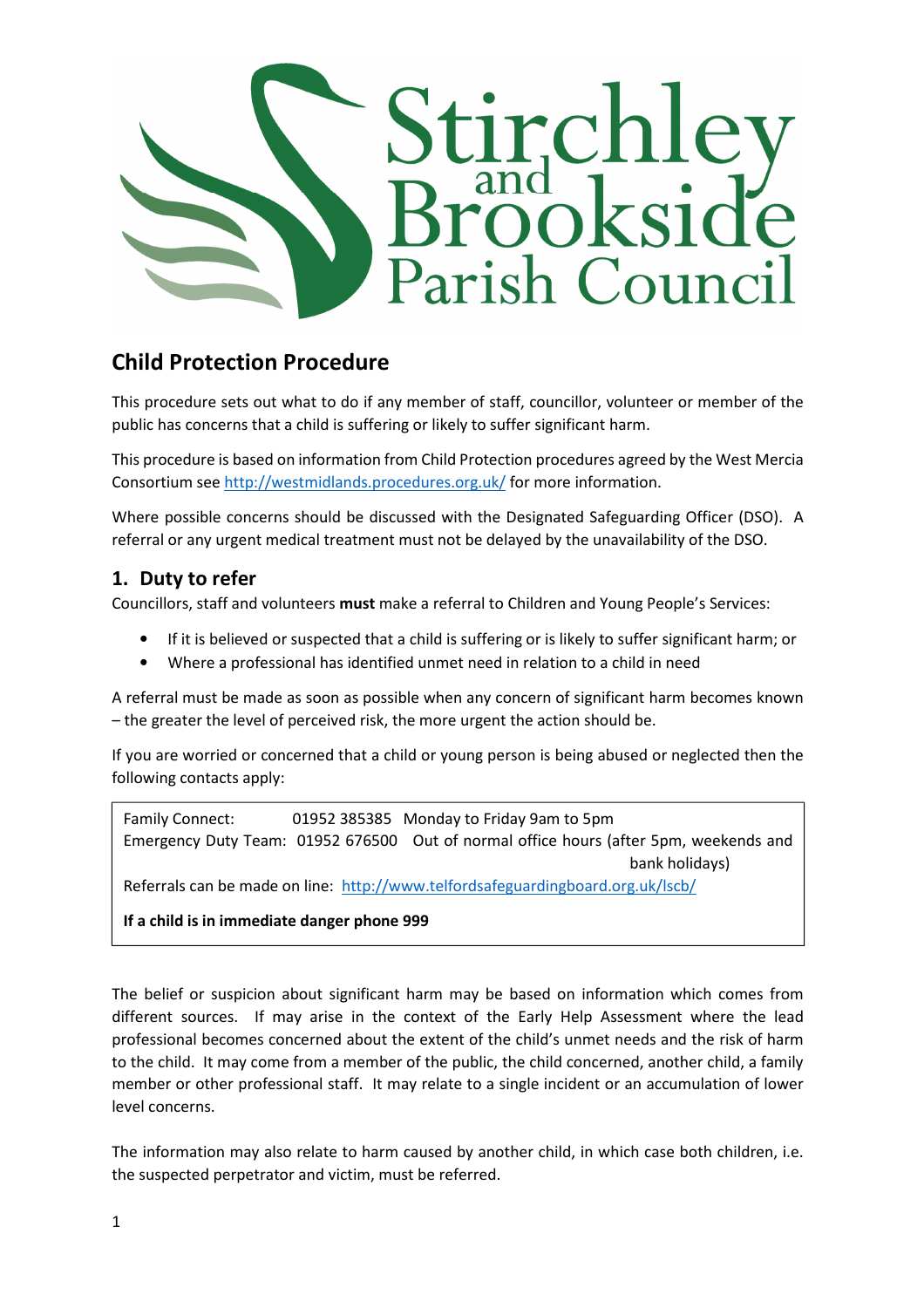The suspicion or allegation may relate to a parent or professional or volunteer caring for or working with the child.

A referral must be made even if it is known that Children and Young Peoples' Services are already involved with the child/family.

Advice and consultation may be sought about the appropriateness of the referral by contacting the local Children and Young peoples' Services or, if the case is open, from the allocated social worker. Alternatively advice may be sought from the Police or the Nominated Safeguarding Officer.

#### If in doubt, share your concerns, confidentially, with the Nominated Safeguarding Officer

### 2. Urgent Medical Treatment

If the child is suffering from a serious injury or requires urgent medical treatment medical attention must be sought immediately by calling an ambulance.

Where abuse or neglect is suspected as a possible cause, a referral must be made to Children's and Young People's Services as soon as practically possible and advice sought on the arrangements for informing the child's parent or carer

### 3. Ensuring Immediate Safety

The safety of children is paramount in all decisions relating to their welfare. Any action taken by staff should ensure that no child is left in immediate danger.

When considering if immediate action is required to protect a child, staff should also consider if action is required to safeguard and protect the welfare of any other children in the same household or related to the household or the household of an alleged perpetrator or elsewhere (e.g. work environment).

The law empowers anyone who has care of a child to do all that is reasonable in the circumstances to safeguard her/his welfare (section 3(5) of the Children Act 1989).

The police have powers to place a child in Police Protection.

# 4. Confidentiality

The safety and welfare of the child overrides all other considerations, including:

- Confidentiality
- Gathering of evidence
- Commitment or loyalty to relatives, friends or colleagues

In deciding if there is a need to share information, staff should consider their legal obligations, including whether they have a legal duty of confidentiality towards the child. Where there is a duty, information may be shared if the child consents or if it is in the public interest to do so, for example to protect the child from harm.

The overriding consideration must be the best interests of the child  $-$  for this reason absolute confidentiality cannot and should not be promised to anyone.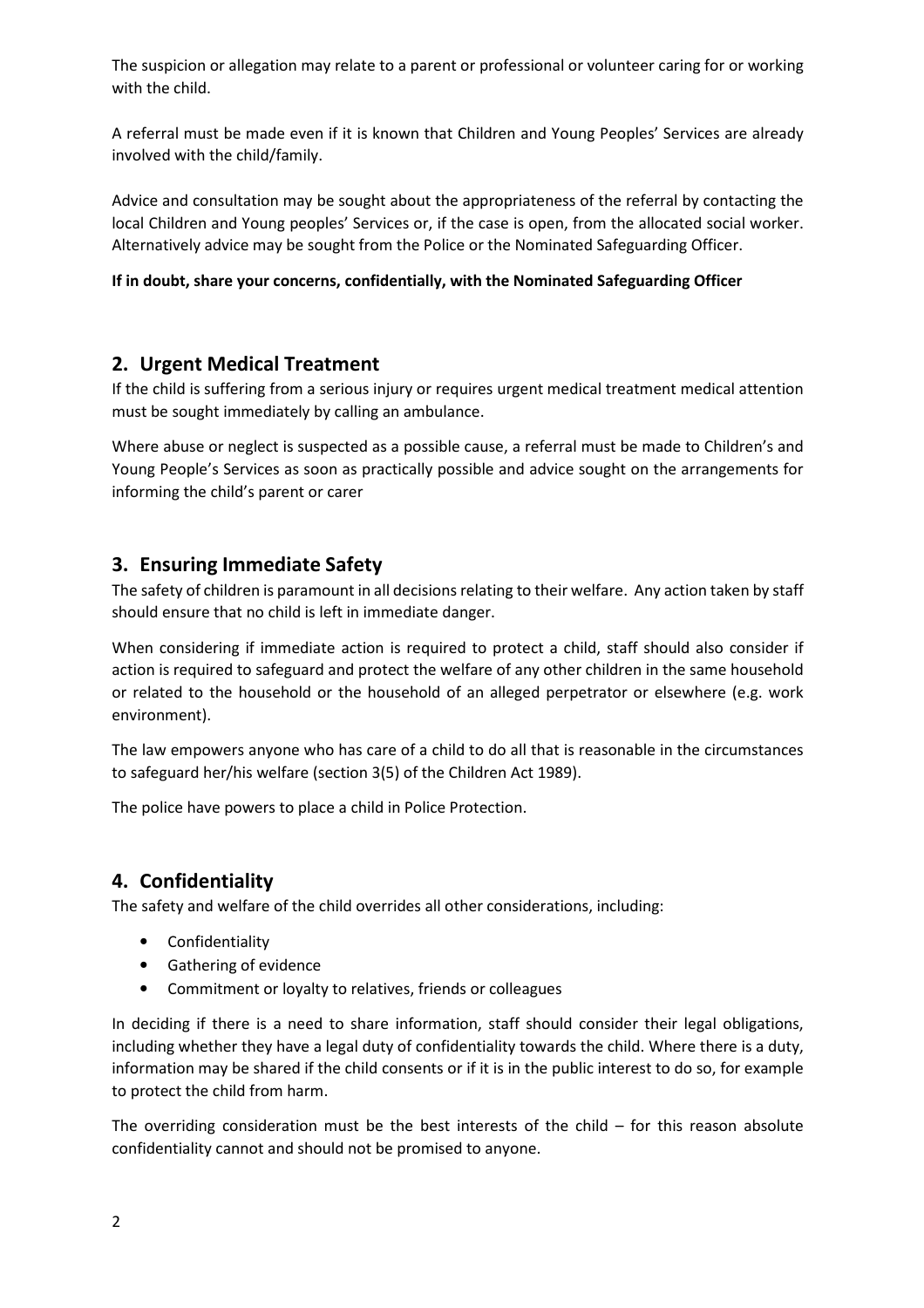If suspicions or allegations are about relatives, friends or colleagues, the concerns must not be discussed with them before making the referral.

# 5. Responding to a Child's Information

If a child makes an allegation or discloses information which raises concern about Significant Harm, the initial response should be limited to listening carefully to what the child says to:

- Clarify the concerns
- Offer reassurance as far as possible; and
- Explain that the information will be passed to the Children and Young People's Services and/or the Police

If a child is freely recalling events, the response should be to listen, rather than stop the child; however, it is important that the child should not be asked to repeat the information to a colleague or asked to write the information down.

If a child has an injury but no explanation is volunteered, it is acceptable to enquire how the injury happened.

The child must not be pressed for information, led, or cross examined or given false assurances of absolute confidentiality. Such well-intentioned actions could prejudice a police investigation.

A record of all conversations, (including time, the setting, those present, as well as what was said by all parties) and actions must be kept.

No enquiries or investigations may be started without the authority of Children and Young People's Services or the Police.

If the child can understand the significance and consequence of making a referral, he/she should be asked her/his views. Whilst the child's views should be considered it remains the responsibility of staff to take whatever action is required to ensure the safety of that child and any other children.

You should ensure that any language or communication difficulties are taken into account when responding to the child.

#### 6. Parental Consultation

Concerns should be discussed with the family and agreed sought to make a referral unless this may:

- Place the child at increased risk; or
- Place any other person at risk of injury; or
- Obstruct a Police investigation

#### IF IN DOUBT, CONSULT

You should record:

- The outcome of the consultation and any further advice
- Parental agreement to a referral
- Any decision not to seek parental approval and why

If after consultation, it is decided to seek parental agreement but this is withheld and it still considered that there is a need for a referral, the reason for proceeding without parental agreement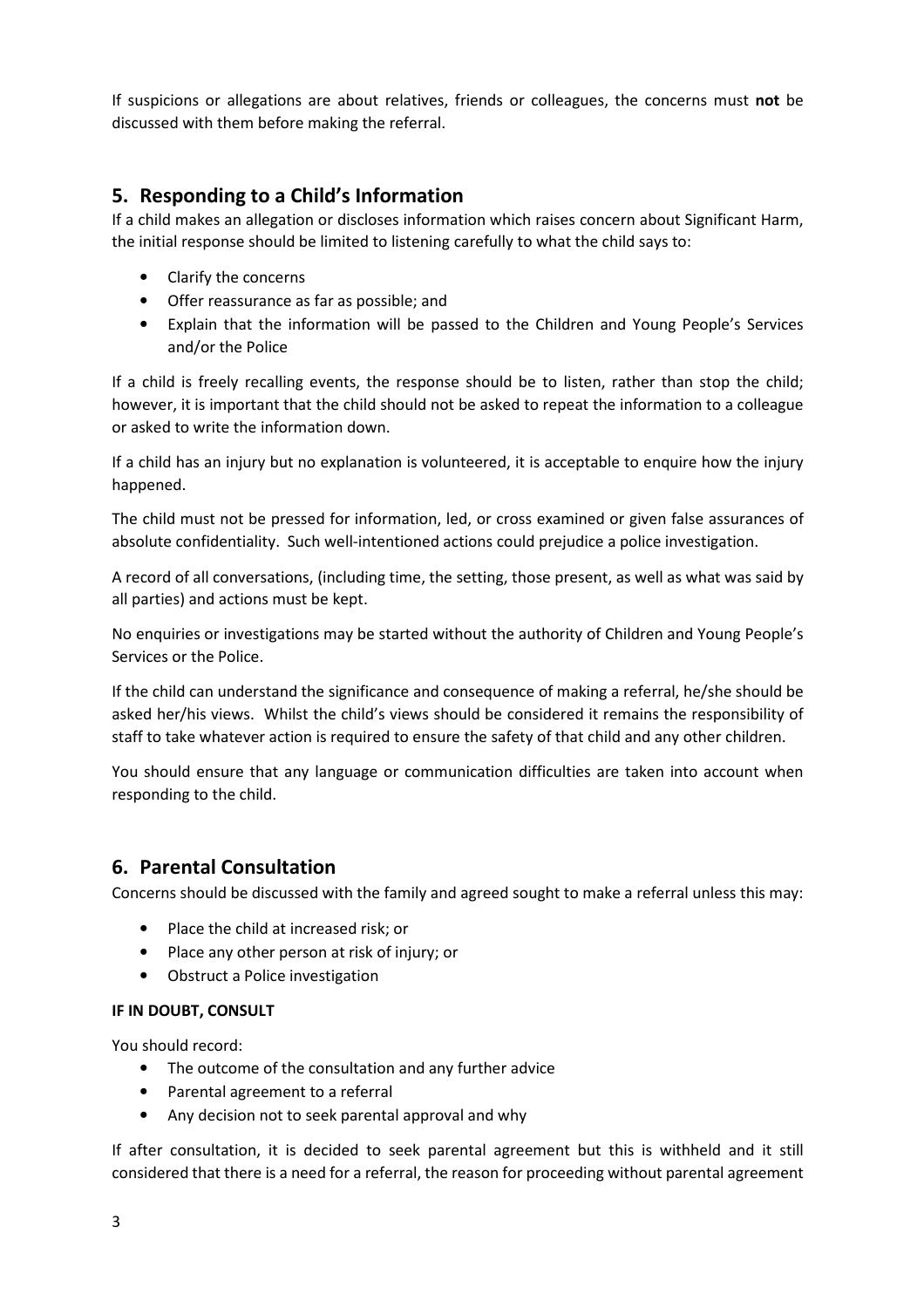must be recorded and Children and Young People's Services told that the parent has withheld permission.

# 7. Recording

Written records should be kept of:

- Discussions with the child
- Discussions with the parent
- Discussions with managers
- Information provided to the duty social worker
- Decisions taken (clearly times, dated and signed)
- Any emergency action taken.

# 8. Making a Referral

Referrals must be made in one of the following ways:

- In writing , using the appropriate Referral Form addressed to the relevant Children and Young People's Services Office
- On line http://www.telfordsafeguardingboard.org.uk/lscb/
- In person or by telephone contact Family Connect 01952 385385 during office hours
- Out of office hours contact the emergency duty team 01952 676500
- Contacting the Police

All professional must confirm verbal and telephone referrals in writing within 2 working days of being made.

If the child is known to have an allocated social worker, referrals should be made directly to the allocated worker or, in their absence, the manager or duty officer in that team.

If it is not possible to contact the relevant Children and Young People's Services office, the concern must be reported to the Police Public Protection Unit or if not available the Duty Inspector at the nearest police station.

The person making the referral should complete the referral form with as much information as possible.

# 9. How referrals will be received

The Children and Young People's Services should acknowledge receipt of a written referral within ONE working day. If the referrer has not received an acknowledgment with THREEE working days they should make contact with the relevant manager in the Children and Young People's Service.

# 10.Where There is or may be a Crime Committed

If the referral relates to a situation in which a crime has or may have been committed the worker receiving the referral must discuss the referral with the Police at the earliest opportunity and make arrangements for a strategy discussion/meeting to take place.

# 11.The Outcome of a Referral

Children and Young People's Services will decide upon and record their next steps of action within one working day of receiving a referral.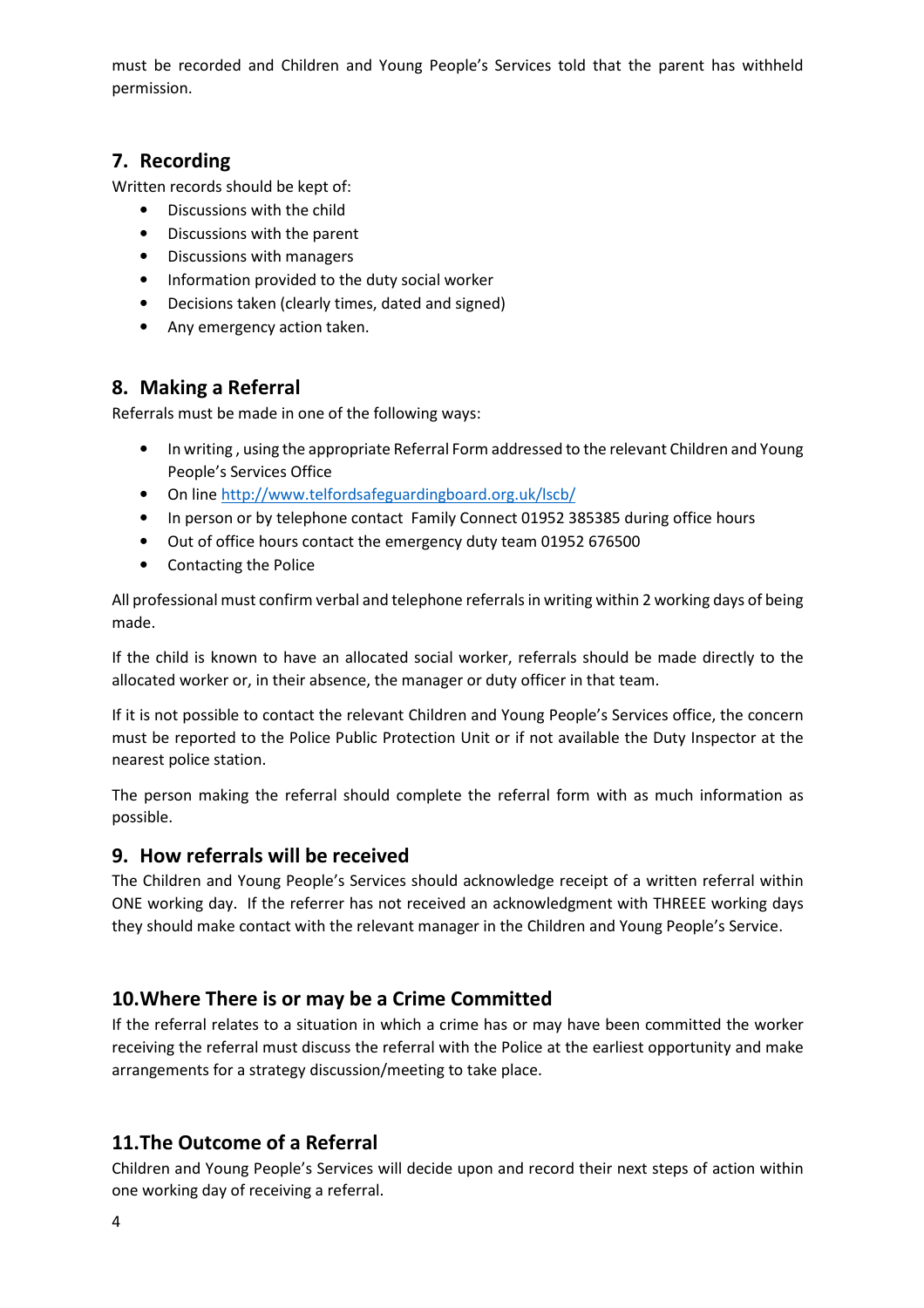# Appendix One

### Significant Harm

The Children Act 1989 introduced the concept of significant harm as the threshold which justifies compulsory intervention in family life in the best interests of children. Section 47 of the Act places a duty on local authorities to make enquiries, or cause enquiries to be made, where it has reasonable cause to suspect that a child is suffering, or is likely to suffer significant harm.

There are no absolute criteria for establishing significant harm. Whether the harm, or likely harm, suffered by the child is significant is determined by comparing the child's health or development with that which could reasonably be expected of a similar child.

'Harm' can include the effect of seeing or hearing the ill-treatment of someone else, for example where there are concerns of domestic violence and abuse.

Sometimes, a single traumatic event may constitute significant harm (e.g. a violent assault, suffocation or poisoning). More often, significant harm is a compilation of significant events which interrupt, change or damage the child's physical and psychological development.

When considering the severity of ill-treatment, it can be useful to consider:

- the degree and the extent of physical harm
- the duration and frequency of abuse and neglect
- the extent of premeditation, and
- the presence or degree of threat, coercion, sadism and bizarre or unusual elements.

Some children live in family and social circumstances where their health and development are neglected. For them, it is the corrosiveness of long-term neglect, emotional, physical or sexual abuse that causes impairment to the extent that it constitutes significant harm.

To understand and establish 'significant harm', professionals should consider a range of factors including:

- the family context, including protective factors
- the child's development within the context of his or her family and wider social and cultural environment
- any special needs, such as a medical condition, communication difficulty or disability that may affect the child's development and care within the family
- the nature of harm, in terms of ill-treatment or failure to provide adequate care
- the impact on the child's health and development
- the capacity of the parent or carer to adequately meet the child's needs.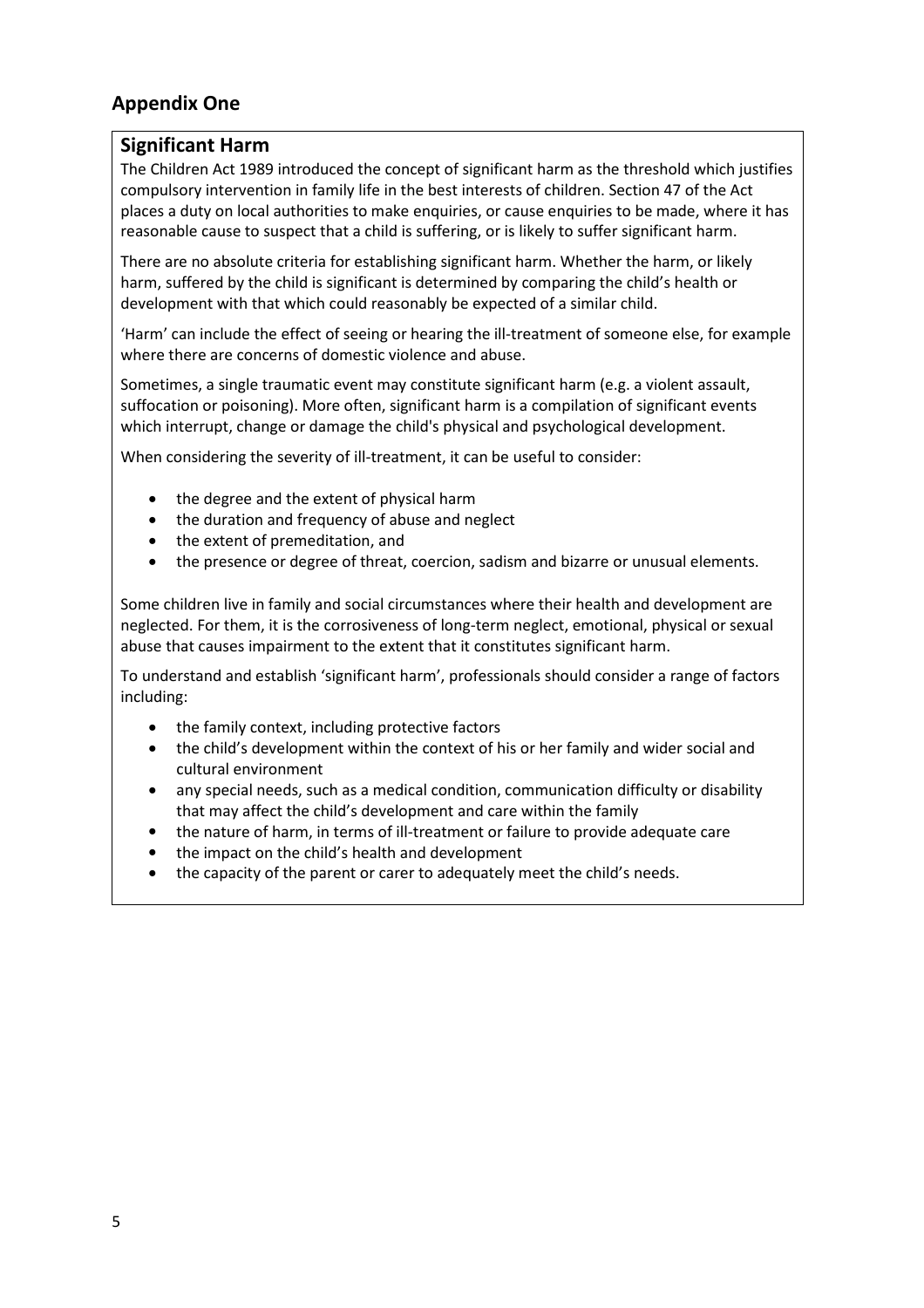# Neglect

Neglect is the persistent failure to meet a child's basic physical and/or psychological needs, likely to result in the serious impairment of the child's health or development.

Neglect may occur during pregnancy as a result of maternal substance misuse, maternal mental ill health or learning difficulties or a cluster of such issues.

Once a child is born, neglect may involve a parent failing to:

- provide adequate food, clothing and shelter (including exclusion from home or abandonment)
- protect a child from physical and emotional harm or danger
- ensure adequate supervision (including the use of inadequate care-givers)
- ensure access to appropriate medical care or treatment.

It may also include neglect of, or unresponsiveness to, a child's basic emotional, social and educational needs.

| <b>Physical Observations may include:</b> |                                 | <b>Behavioural Observations include</b> |                                               |
|-------------------------------------------|---------------------------------|-----------------------------------------|-----------------------------------------------|
|                                           | • Poor personal hygiene         |                                         | Constant hunger or tiredness                  |
|                                           | • Poor state of clothing        |                                         | Frequent lateness or non-attendance at school |
| $\bullet$                                 | Poor growth pattern             |                                         | Arrive early or leaving late from school      |
| $\bullet$                                 | Untreated medical problems      |                                         | Destructive tendencies                        |
|                                           | Non-organic 'failure to thrive' |                                         | Low self esteem                               |
|                                           |                                 |                                         | Neurotic behaviour                            |
|                                           |                                 |                                         | No social relationships                       |
|                                           |                                 |                                         | Running away                                  |
|                                           |                                 |                                         | Compulsive stealing or scavenging             |

# Physical Abuse

Physical abuse may involve hitting, shaking, throwing, poisoning, burning or scalding, drowning, suffocating, or otherwise causing physical harm to a child. Physical harm may also be caused when a parent feigns the symptoms of, or deliberately causes, illness in a child. This is known as fabricated or induced illness.

| Common sites for <b>non-accidental</b> injuries |                 |                                                              |                                                  |  |
|-------------------------------------------------|-----------------|--------------------------------------------------------------|--------------------------------------------------|--|
| Eyes, ears, mouth, cheek, side                  |                 | Skull and neck, upper and                                    | Inner thighs, backs of knees,                    |  |
| of face<br>inner arm, chest and                 |                 |                                                              | genitals, buttocks                               |  |
|                                                 | shoulders, back |                                                              |                                                  |  |
| Signs of non-accidental injuries                |                 |                                                              | <b>Behavioural Observations may include</b>      |  |
| <b>Burns and scalds</b>                         |                 |                                                              | Unusually fearful with adults                    |  |
| Cigarette burns                                 |                 | Unnaturally compliant to parents                             |                                                  |  |
| Swelling and lack of normal use of limbs        |                 | Refusal to discuss injuries or a fear of medial<br>$\bullet$ |                                                  |  |
| Human bite marks                                |                 | help                                                         |                                                  |  |
| Untreated injuries                              |                 | Withdrawal from physical contact                             |                                                  |  |
| Any serious injury with no explanation          |                 | Aggression towards others                                    |                                                  |  |
| or conflicting explanations                     |                 | Wearing cover up clothing<br>$\bullet$                       |                                                  |  |
| Ligature marks                                  |                 | $\bullet$                                                    | Behaviour that you would not expect to see in    |  |
|                                                 |                 |                                                              | a children, at their age or stage in development |  |
| Common sites for <b>accidental</b> injuries     |                 |                                                              |                                                  |  |

Nose, forehead, chin, elbows, knees, forearm, bony spine, hip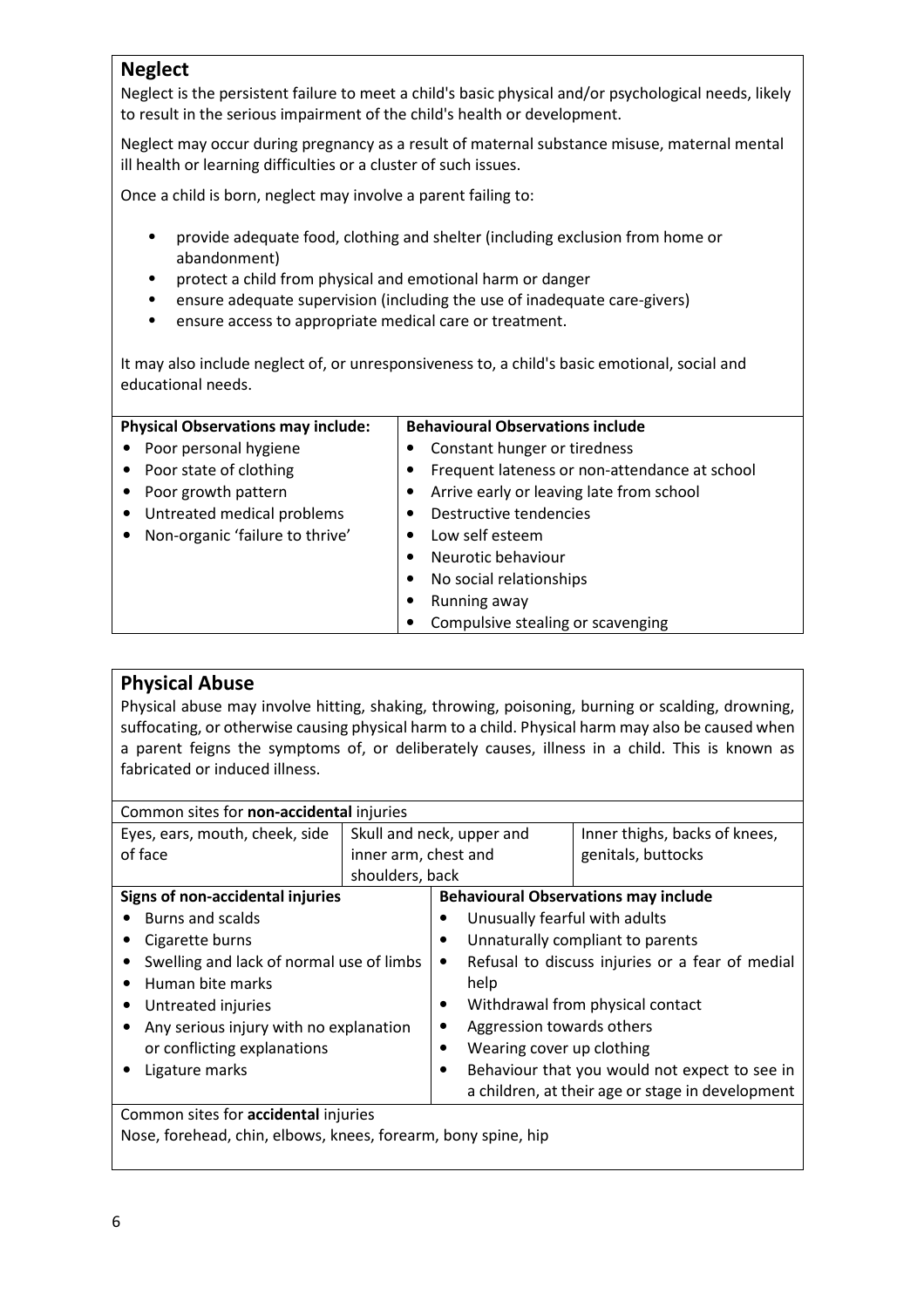# Emotional Abuse

Emotional abuse is the persistent emotional maltreatment of a child such as to cause severe and persistent effects on the child's emotional development, and may involve:

- conveying to children that they are worthless or unloved, inadequate, or valued only if they meet the needs of another person
- imposing age or developmentally inappropriate expectations on children. These may include interactions that are beyond the child's developmental capability, as well as overprotection and limitation of exploration and learning, or preventing the child participating in normal social interaction
- seeing or hearing the ill-treatment of another e.g. where there is domestic violence and abuse
- serious bullying(including on line bullying), causing children frequently to feel frightened or in danger;
- exploiting and corrupting children.

Some level of emotional abuse is involved in all types of maltreatment of a child, though it may occur alone.

#### Behavioural Observations include

- physical, mental and emotional developmental delays
- Acceptance of punishment which seems excessive
- Over reaction to mistakes
- Continual self-deprecation
- Sudden speech disorders/language delay
- Fear of new situations
- Inappropriate emotional responses to painful situations
- Neurotic behaviour (hair twisting, thumb sucking, rocking)
- Self-mutilation
- Fear of parents being contacted
- Extremes of passivity or aggression
- Being the scapegoat in the family
- Coldness/hostility/constant criticism

#### Sexual Abuse

Sexual abuse involves forcing or enticing a child or young person to take part in sexual activities, not necessarily involving a high level of violence, whether or not the child is aware of what is happening. The activities may involve physical contact, including assault by penetration (e.g. rape or oral sex) or non-penetrative acts such as masturbation, kissing, rubbing and touching outside of clothing.

Sexual abuse includes non-contact activities, such as: involving children in looking at or producing pornographic materials, watching sexual activities, encouraging children to behave in sexually inappropriate ways, or grooming a child in preparation for abuse (including via the internet).

Sexual abuse is not solely perpetrated by adult males. Women can also commit acts of sexual abuse, as can other children.

Sexual abuse also includes abuse of children through sexual exploitation. Penetrative sex where one of the partners is under the age of 16 is illegal, although prosecution of similar age, consenting partners is not usual. However, where a child is under the age of 13 it is classified as rape.

| <b>Physical Observations may include:</b> | <b>Behavioural Observations include</b> |  |
|-------------------------------------------|-----------------------------------------|--|
|                                           | Sexual knowledge inappropriate for age  |  |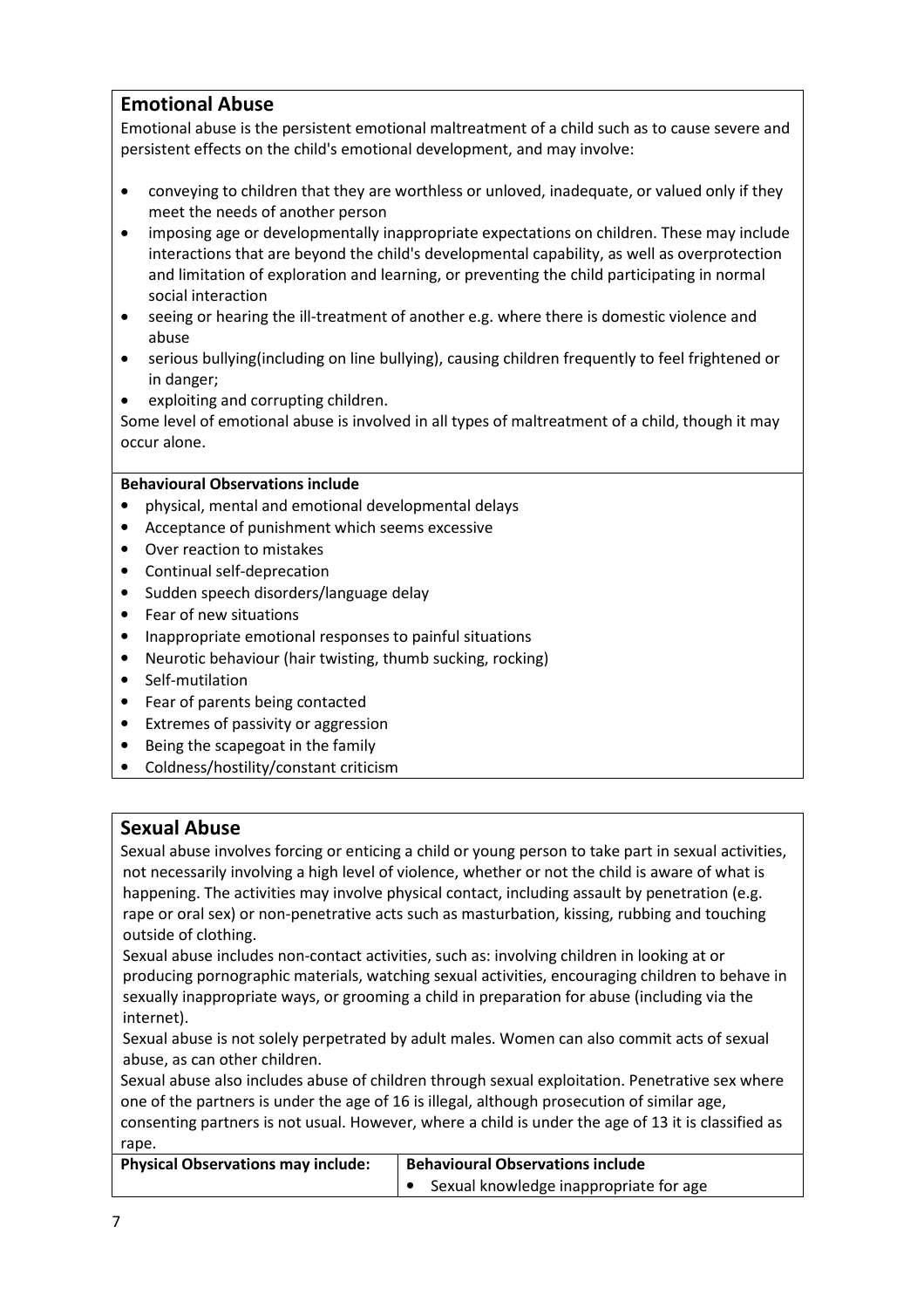| Damage/soreness in genital area,    | Sexualised behaviour in young children                        |
|-------------------------------------|---------------------------------------------------------------|
| anus or mouth                       | Sexually provocative behaviour/promiscuity                    |
| Sexually transmitted infections     | Hinting at sexual activity, and about secrets they            |
| Unexpected pregnancy especially     | cannot tell                                                   |
| in young girls                      | Unexplained falling off in school performance<br>٠            |
| Bruising giving the impression of   | Sudden apparent changes in personality<br>٠                   |
| sexual assault                      | Lack of concentration, restlessness, aimlessness<br>$\bullet$ |
| Unexplained recurrent urinary tract | Low self-image /low self esteem                               |
| infections and<br>discharges<br>or  | Socially withdrawn<br>$\bullet$                               |
| abdominal pain                      | Poor trust in significant adults                              |
|                                     | Regressive behaviour, onset of wetting (day or night)         |
|                                     | Onset of insecure, clinging behaviour                         |
|                                     | Running away from home                                        |
|                                     | Suicide attempts, self-mutilation, self-disgust               |
|                                     | Eating disorders, hysteria attacks in adolescents             |
|                                     | Substance, alcohol misuse                                     |
|                                     | Severe sleep disturbance                                      |

Children and young people are also at risk from other types of abuse these can include:

- Female Genital Mutilation (FGM)
- Forced Marriage
- Domestic Abuse
- Child trafficking and modern slavery
- Child sexual exploitation
- Harmful sexual behaviour (including viewing pornography and sexting)
- On line abuse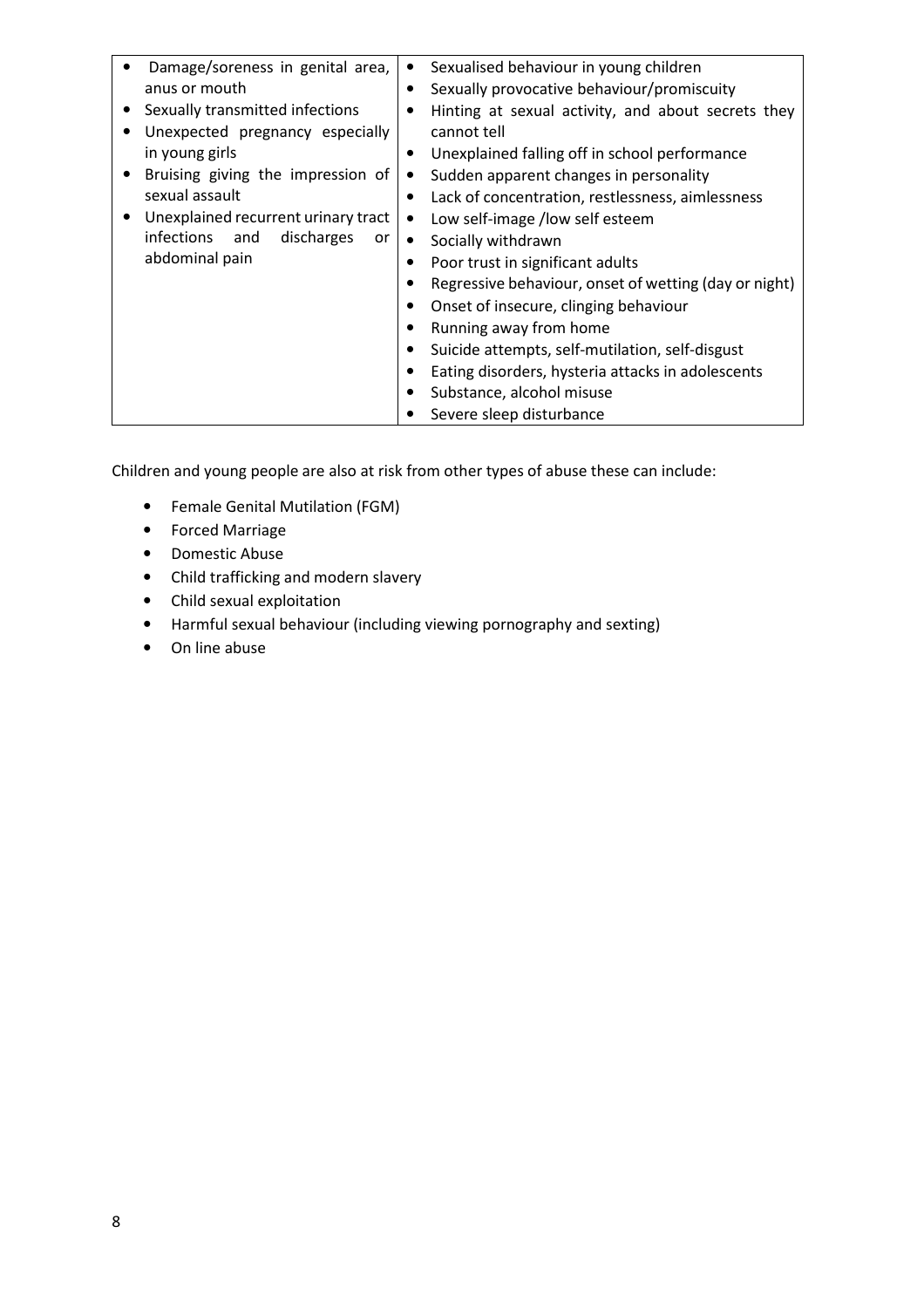

# Details of child and parents/carers

| Name of child:                                                             |           |                   |  |
|----------------------------------------------------------------------------|-----------|-------------------|--|
| Gender:                                                                    | Age:      | Date of birth:    |  |
| Ethnicity:                                                                 | Language: | Additional needs: |  |
| Name(s) of parent(s) / carer(s):                                           |           |                   |  |
| Childs home address and address(es) of parents (if different from child's) |           |                   |  |

# Your details

| Your name:                                                                                                                                                                                                                                                     | Your position: | Date and time of incident (if<br>applicable): |  |
|----------------------------------------------------------------------------------------------------------------------------------------------------------------------------------------------------------------------------------------------------------------|----------------|-----------------------------------------------|--|
| Are you reporting your own concerns or responding to concerns raised by someone else? (delete<br>as appropriate)                                                                                                                                               |                |                                               |  |
| Reporting own concerns<br>Responding to concerns raised by someone else                                                                                                                                                                                        |                |                                               |  |
| If you are responding to concerns raised by someone else please provide their name and<br>position within Stirchley and Brookside Parish Council.                                                                                                              |                |                                               |  |
| Please provide details of the incident or concerns you have, including times, dates, description of<br>any injuries, whether information is first hand or the accounts of others, including any other<br>relevant details: (use additional sheet if necessary) |                |                                               |  |
|                                                                                                                                                                                                                                                                |                |                                               |  |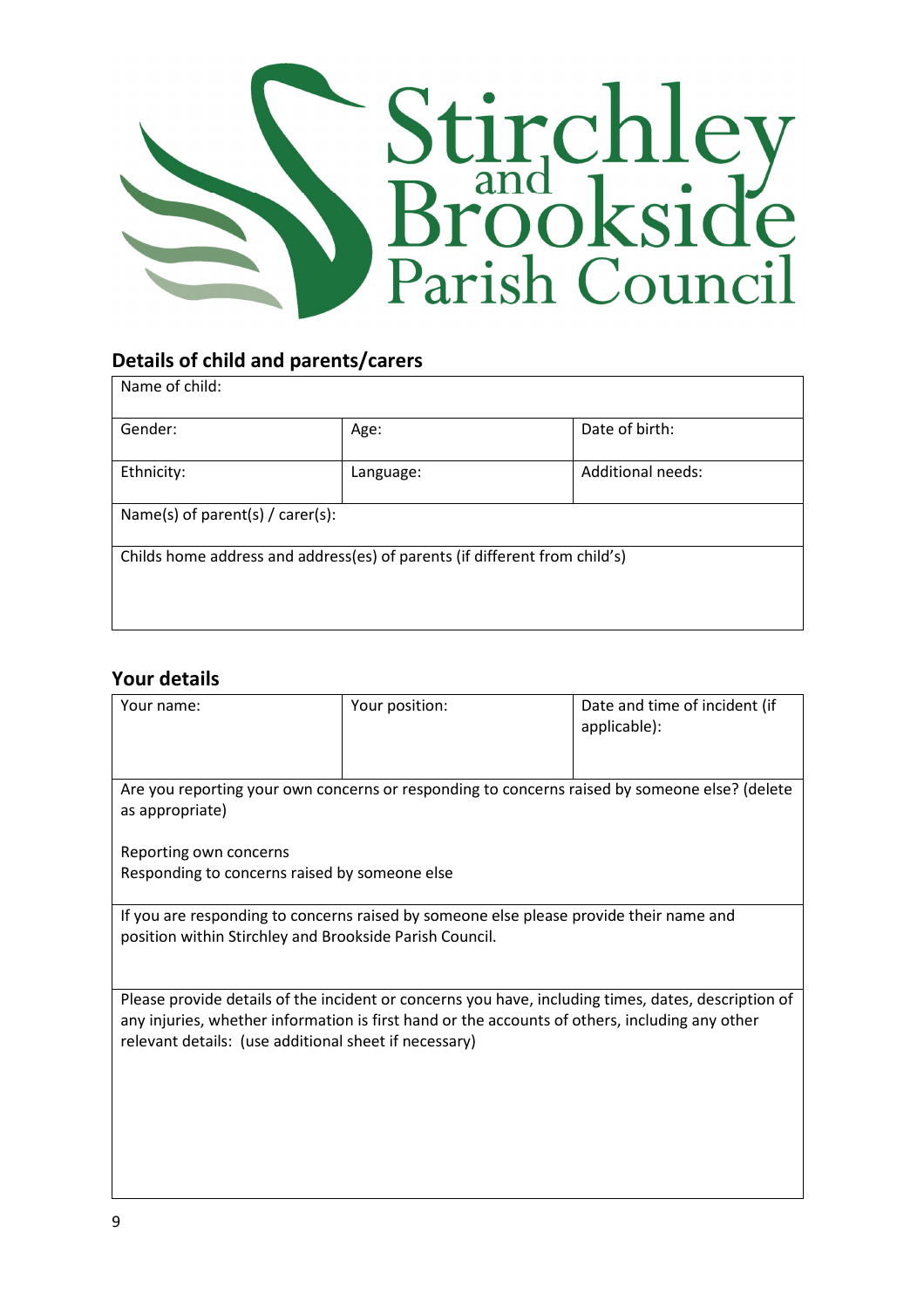The child's account / perspective:

Please provide details of anyone alleged to have caused the incident or to be the source of any concerns:

Provide details of anyone who has witnessed the incident or who share the concerns:

Please note: concerns should be discussed with the family unless:

- The view is that a family member might be responsible for abusing the child
- Someone may be put in danger by the parents being informed
- Informing the family might interfere with a criminal investigation

If any of these circumstances apply, consult with Family Connect (01952 385385) or if out of hours the emergency duty team (01952 676500) to decide whether or not discussion with the family should take place.

Have you spoken to the child's parents/carers? If so, please provide details of what was said. If not, please state the reason.

Are you aware of any previous incidents or concerns relating to this child and of any current risk management plan/support plan? If so please provide details:

Summary of discussion with team leader (Funzone)

Has the situation been discussed with the designated safeguarding officer? YES/NO

If so, please summarise the discussion:

After discussion with the supervisor/line manager and DSO, do you still have child protection concerns?

YES/NO

Have you informed the statutory child protection authorities?

Police: Yes/No Date and time: Name and phone number of person spoken to:

Family Connect / Emergency Duty Team: Yes/No Date and time: Name and phone number of person spoken to: